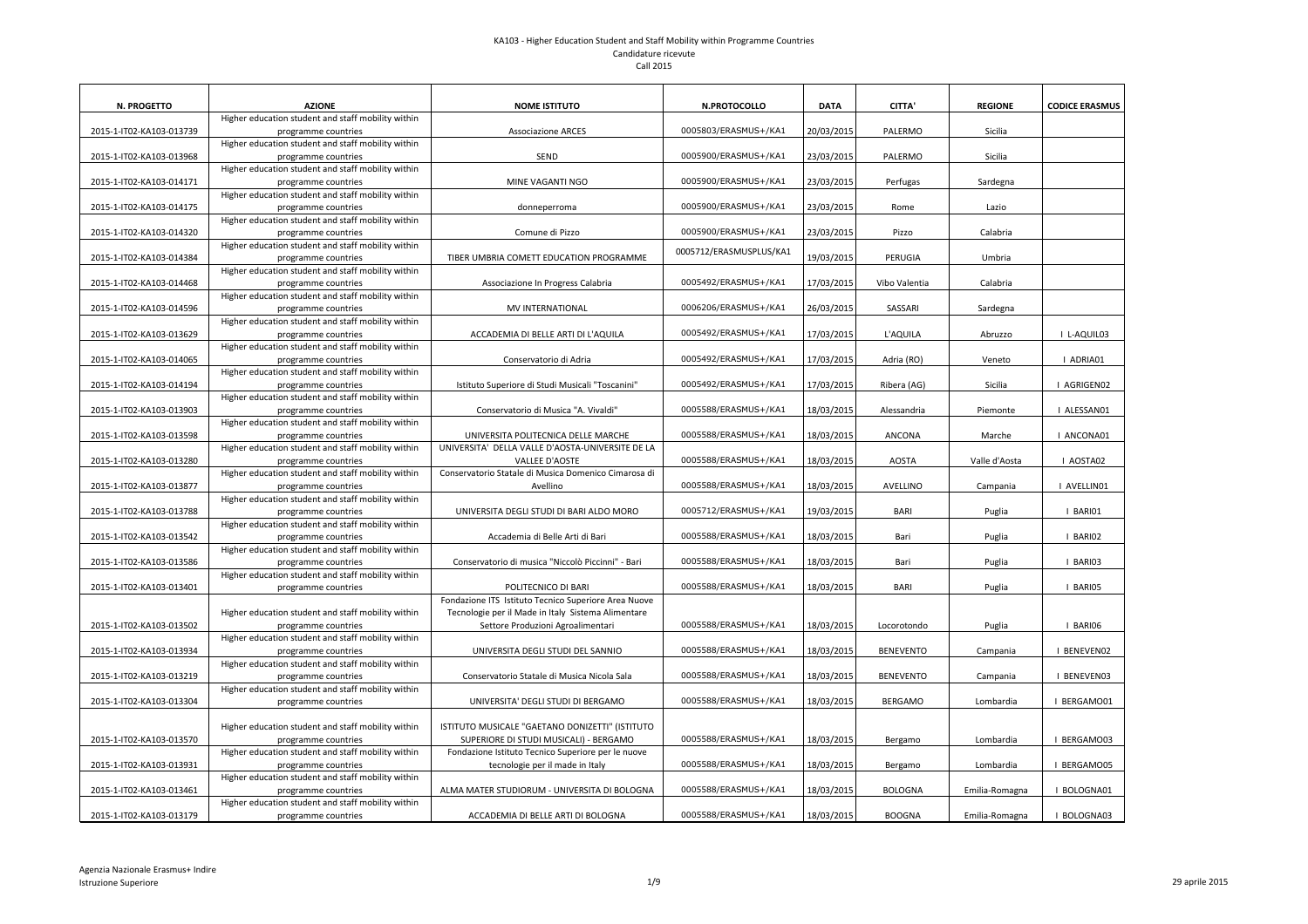|                          | Higher education student and staff mobility within                        |                                                                     | 0005588/ERASMUS+/KA1 |            |                     |                     |             |
|--------------------------|---------------------------------------------------------------------------|---------------------------------------------------------------------|----------------------|------------|---------------------|---------------------|-------------|
| 2015-1-IT02-KA103-013237 | programme countries<br>Higher education student and staff mobility within | Conservatorio di Musica G.B.Martini                                 |                      | 18/03/2015 | Bologna             | Emilia-Romagna      | BOLOGNA04   |
| 2015-1-IT02-KA103-013487 | programme countries                                                       | LIBERA UNIVERSITA DI BOLZANO                                        | 0005588/ERASMUS+/KA1 | 18/03/2015 | <b>BOLZANO</b>      | Trentino Alto Adige | I BOLZANO01 |
|                          | Higher education student and staff mobility within                        | Conservatorio di musica "Claudio Monteverdi" Musik-                 |                      |            |                     |                     |             |
| 2015-1-IT02-KA103-014392 | programme countries                                                       | Konservatorium Bolzano-Bozen                                        | 0005588/ERASMUS+/KA1 | 18/03/2015 | Bolzano             | Trentino Alto Adige | I BOLZANO02 |
|                          | Higher education student and staff mobility within                        |                                                                     |                      |            |                     |                     |             |
| 2015-1-IT02-KA103-013885 | programme countries                                                       | Università degli studi di scienze gastronomiche                     | 0005588/ERASMUS+/KA1 | 18/03/2015 | Bra                 | Piemonte            | I BRA01     |
|                          | Higher education student and staff mobility within                        |                                                                     |                      |            |                     |                     |             |
| 2015-1-IT02-KA103-013634 | programme countries                                                       | UNIVERSITA DEGLI STUDI DI BRESCIA                                   | 0005588/ERASMUS+/KA1 | 18/03/2015 | <b>BRESCIA</b>      | Lombardia           | BRESCIA01   |
|                          | Higher education student and staff mobility within                        |                                                                     |                      |            |                     |                     |             |
| 2015-1-IT02-KA103-013333 | programme countries                                                       | Vincenzo Foppa Società Cooperativa Sociale ONLUS                    | 0005588/ERASMUS+/KA1 | 18/03/2015 | <b>Brescia</b>      | Lombardia           | BRESCIA04   |
|                          | Higher education student and staff mobility within                        |                                                                     |                      |            |                     |                     |             |
| 2015-1-IT02-KA103-013201 | programme countries                                                       | <b>LABA SRL</b>                                                     | 0005588/ERASMUS+/KA1 | 18/03/2015 | <b>BRESCIA</b>      | Lombardia           | BRESCIA05   |
|                          | Higher education student and staff mobility within                        |                                                                     |                      |            |                     |                     |             |
| 2015-1-IT02-KA103-014099 | programme countries                                                       | Conservatorio di Musica Luca Marenzio                               | 0005588/ERASMUS+/KA1 | 18/03/2015 | <b>Brescia</b>      | Lombardia           | BRESCIA06   |
|                          | Higher education student and staff mobility within                        |                                                                     |                      |            |                     |                     |             |
| 2015-1-IT02-KA103-013962 | programme countries                                                       | UNIVERSITA DEGLI STUDI DI CAGLIARI                                  | 0005588/ERASMUS+/KA1 | 18/03/2015 | <b>CAGLIARI</b>     | Sardegna            | I CAGLIAR01 |
|                          | Higher education student and staff mobility within                        |                                                                     |                      |            |                     |                     |             |
| 2015-1-IT02-KA103-013776 | programme countries                                                       | Conservatorio di Musica "G. P. da Palestrina"                       | 0005588/ERASMUS+/KA1 | 18/03/2015 | Cagliari            | Sardegna            | I CAGLIAR02 |
|                          | Higher education student and staff mobility within                        |                                                                     |                      |            |                     |                     |             |
| 2015-1-IT02-KA103-013923 | programme countries                                                       | UNIVERSITA DEGLI STUDI DI CAMERINO                                  | 0005588/ERASMUS+/KA1 | 18/03/2015 | <b>CAMERINO</b>     | Marche              | I CAMERIN01 |
|                          | Higher education student and staff mobility within                        |                                                                     | 0005588/ERASMUS+/KA1 |            |                     |                     |             |
| 2015-1-IT02-KA103-013214 | programme countries                                                       | UNIVERSITA DEGLI STUDI DEL MOLISE                                   |                      | 18/03/2015 | <b>CAMPOBASSO</b>   | Molise              | I CAMPOBA01 |
| 2015-1-IT02-KA103-013310 | Higher education student and staff mobility within<br>programme countries | Conservatorio Statale di Musica "L. Perosi" Campobasso              | 0005588/ERASMUS+/KA1 | 18/03/2015 | Campobasso          | Molise              | I CAMPOBA03 |
|                          | Higher education student and staff mobility within                        |                                                                     |                      |            |                     |                     |             |
| 2015-1-IT02-KA103-013485 | programme countries                                                       | ACCADEMIA DI BELLE ARTI DI CARRARA                                  | 0005588/ERASMUS+/KA1 | 18/03/2015 | CARRARA             | Toscana             | CARRARA01   |
|                          | Higher education student and staff mobility within                        |                                                                     |                      |            |                     |                     |             |
|                          |                                                                           |                                                                     |                      |            |                     |                     |             |
|                          |                                                                           |                                                                     | 0005588/ERASMUS+/KA1 |            |                     |                     |             |
| 2015-1-IT02-KA103-014058 | programme countries                                                       | <b>LUM JEAN MONNET</b>                                              |                      | 18/03/2015 | CASAMASSIMA (BA)    | Puglia              | I CASAMAS01 |
| 2015-1-IT02-KA103-014480 | Higher education student and staff mobility within<br>programme countries | UNIVERSITA DEGLI STUDI DI CASSINO E DEL LAZIO<br><b>MERIDIONALE</b> | 0005588/ERASMUS+/KA1 | 18/03/2015 | CASSINO             | Lazio               | CASSINO01   |
|                          | Higher education student and staff mobility within                        |                                                                     |                      |            |                     |                     |             |
| 2015-1-IT02-KA103-013319 | programme countries                                                       | Conservatorio di Musica "Agostino Steffani"                         | 0005712/ERASMUS+/KA1 | 19/03/2015 | Castelfranco Veneto | Veneto              | CASTELF01   |
|                          | Higher education student and staff mobility within                        |                                                                     |                      |            |                     |                     |             |
| 2015-1-IT02-KA103-013514 | programme countries                                                       | UNIVERSITA CARLO CATTANEO LIUC                                      | 0005712/ERASMUS+/KA1 | 19/03/2015 | CASTELLANZA         | Lombardia           | CASTELL01   |
|                          | Higher education student and staff mobility within                        |                                                                     |                      |            |                     |                     |             |
| 2015-1-IT02-KA103-013625 | programme countries                                                       | UNIVERSITA DEGLI STUDI DI CATANIA                                   | 0005712/ERASMUS+/KA1 | 19/03/2015 | <b>CATANIA</b>      | Sicilia             | CATANIA01   |
|                          | Higher education student and staff mobility within                        |                                                                     |                      |            |                     |                     |             |
| 2015-1-IT02-KA103-013957 | programme countries                                                       | Accademiadi Belle Arti di Catania                                   | 0005712/ERASMUS+/KA1 | 19/03/2015 | Catania             | Sicilia             | CATANIA03   |
|                          | Higher education student and staff mobility within                        | Istituto Superiore di Studi Musicali "Vincenzo Bellini"             |                      |            |                     |                     |             |
| 2015-1-IT02-KA103-013346 | programme countries                                                       | Catania                                                             | 0005712/ERASMUS+/KA1 | 19/03/2015 | Catania             | Sicilia             | I CATANIA06 |
|                          | Higher education student and staff mobility within                        | UNIVERSITA DEGLI STUDI MAGNA GRAECIA DI                             |                      |            |                     |                     |             |
| 2015-1-IT02-KA103-013308 | programme countries                                                       | CATANZARO                                                           | 0005492/ERASMUS+/KA1 | 17/03/2015 | CATANZARO           | Calabria            | CATANZA02   |
|                          | Higher education student and staff mobility within                        | CONSERVATORIO STATALE DI MUSICA "BRUNO                              |                      |            |                     |                     |             |
| 2015-1-IT02-KA103-013189 | programme countries                                                       | MADERNA"                                                            | 0005492/ERASMUS+/KA1 | 17/03/2015 | <b>CESENA</b>       | Emilia-Romagna      | I CESENA01  |
| 2015-1-IT02-KA103-013313 | Higher education student and staff mobility within<br>programme countries | UNIVERSITA DEGLI STUDI GABRIELE D'ANNUNZIO DI<br>CHIETI-PESCARA     | 0005712/ERASMUS+/KA1 | 19/03/2015 | <b>CHIETI</b>       | Abruzzo             | I CHIETI01  |
|                          | Higher education student and staff mobility within                        |                                                                     |                      |            |                     |                     |             |
| 2015-1-IT02-KA103-013904 | programme countries                                                       | Accademia di belle arti Aldo Galli - I.L.E.M. srl                   | 0005712/ERASMUS+/KA1 | 19/03/2015 | Como                | Lombardia           | COMO03      |
|                          | Higher education student and staff mobility within                        |                                                                     |                      |            |                     |                     |             |
| 2015-1-IT02-KA103-014059 | programme countries                                                       | Conservatorio di Como                                               | 0005712/ERASMUS+/KA1 | 19/03/2015 | Como                | Lombardia           | COMO04      |
|                          | Higher education student and staff mobility within                        |                                                                     |                      |            | ARCAVACATA DI       |                     |             |
| 2015-1-IT02-KA103-013400 | programme countries                                                       | UNIVERSITA DELLA CALABRIA                                           | 0005712/ERASMUS+/KA1 | 19/03/2015 | <b>RENDE</b>        | Calabria            | COSENZA01   |
|                          | Higher education student and staff mobility within                        |                                                                     |                      |            | ARCAVACATA DI       |                     |             |
| 2015-1-IT02-KA103-013417 | programme countries                                                       | UNIVERSITA DELLA CALABRIA                                           | 0005712/ERASMUS+/KA1 | 19/03/2015 | <b>RENDE</b>        | Calabria            | COSENZA01   |
| 2015-1-IT02-KA103-013426 | Higher education student and staff mobility within<br>programme countries | Conservatorio di Musica "Stanislao Giacomantonio"                   | 0005712/ERASMUS+/KA1 | 19/03/2015 | COSENZA             | Calabria            | COSENZA03   |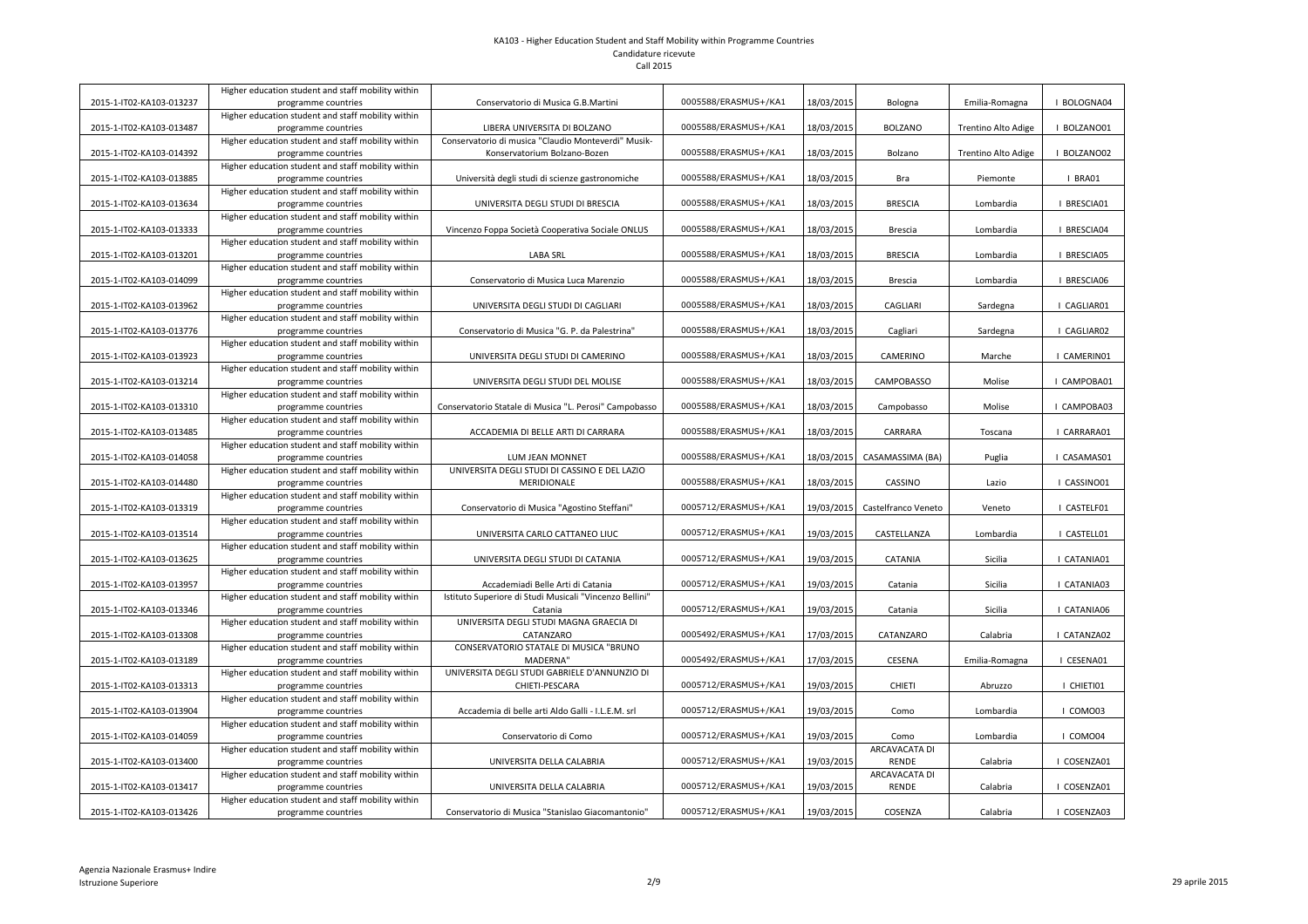|                          | Higher education student and staff mobility within                        |                                                           |                         |            |                        |                |             |
|--------------------------|---------------------------------------------------------------------------|-----------------------------------------------------------|-------------------------|------------|------------------------|----------------|-------------|
| 2015-1-IT02-KA103-013432 | programme countries                                                       | Conservatorio di Musica "Stanislao Giacomantonio"         | 0005712/ERASMUS+/KA1    | 19/03/2015 | COSENZA                | Calabria       | COSENZA03   |
|                          | Higher education student and staff mobility within                        | FONDAZIONE ITS TIRRENO NUOVE TECNOLOGIE DELLA             |                         |            |                        |                |             |
| 2015-1-IT02-KA103-013839 | programme countries<br>Higher education student and staff mobility within | <b>VITA</b>                                               | 0005712/ERASMUS+/KA1    | 19/03/2015 | <b>FUSCALDO</b>        | Calabria       | COSENZA04   |
| 2015-1-IT02-KA103-013907 |                                                                           | Conservatorio di musica "G.F.Ghedini"                     | 0005712/ERASMUS+/KA1    | 19/03/2015 | Cuneo                  | Piemonte       | I CUNEO01   |
|                          | programme countries<br>Higher education student and staff mobility within |                                                           |                         |            |                        |                |             |
|                          |                                                                           | UNIVERSITA DEGLI STUDI DI ENNA KORE                       | 0005712/ERASMUS+/KA1    |            | <b>ENNA</b>            | Sicilia        | ENNA01      |
| 2015-1-IT02-KA103-014292 | programme countries<br>Higher education student and staff mobility within |                                                           |                         | 19/03/2015 |                        |                |             |
| 2015-1-IT02-KA103-013185 | programme countries                                                       | Istituto Superiore per le Industrie Artistiche Faenza     | 0005712/ERASMUSPLUS/KA1 | 19/03/2015 | Faenza                 | Emilia-Romagna | I FAENZA01  |
|                          | Higher education student and staff mobility within                        | CONSERVATORIO STATALE DI MUSICA "G.B. PERGOLESI"          |                         |            |                        |                |             |
| 2015-1-IT02-KA103-013639 | programme countries                                                       | <b>FERMO</b>                                              | 0005712/ERASMUSPLUS/KA1 | 19/03/2015 | Fermo                  | Marche         | I FERMO01   |
|                          | Higher education student and staff mobility within                        |                                                           |                         |            |                        |                |             |
| 2015-1-IT02-KA103-013667 | programme countries                                                       | UNIVERSITA DEGLI STUDI DI FERRARA                         | 0005712/ERASMUS+/KA1    | 19/03/2015 | FERRARA                | Emilia-Romagna | I FERRARA01 |
|                          | Higher education student and staff mobility within                        |                                                           |                         |            |                        |                |             |
| 2015-1-IT02-KA103-014338 | programme countries                                                       | UNIVERSITA DEGLI STUDI DI FERRARA                         | 0005712/ERASMUS+/KA1    | 19/03/2015 | FERRARA                | Emilia-Romagna | I FERRARA01 |
|                          | Higher education student and staff mobility within                        |                                                           |                         |            |                        |                |             |
| 2015-1-IT02-KA103-013555 | programme countries                                                       | Conservatorio Statale di Musica "G. Frescobaldi" Ferrara  | 0005712/ERASMUS+/KA1    | 19/03/2015 | Ferrara                | Emilia-Romagna | I FERRARA02 |
|                          | Higher education student and staff mobility within                        |                                                           |                         |            | <b>SAN DOMENICO DI</b> |                |             |
| 2015-1-IT02-KA103-013244 | programme countries                                                       | EUROPEAN UNIVERSITY INSTITUTE                             | 0005712/ERASMUSPLUS/KA1 | 19/03/2015 | FIESOLE (FIRENZE)      | Toscana        | I FIESOLE01 |
|                          | Higher education student and staff mobility within                        |                                                           |                         |            |                        |                |             |
| 2015-1-IT02-KA103-013970 | programme countries                                                       | UNIVERSITA DEGLI STUDI DI FIRENZE                         | 0005712/ERASMUS+/KA1    | 19/03/2015 | Florence               | Toscana        | I FIRENZE01 |
|                          | Higher education student and staff mobility within                        |                                                           |                         |            |                        |                |             |
| 2015-1-IT02-KA103-014385 | programme countries                                                       | Accademia di Belle Arti di Firenze                        | 0005803/ERASMUS+/KA1    | 20/03/2015 | florence               | Toscana        | I FIRENZE03 |
|                          | Higher education student and staff mobility within                        |                                                           |                         |            |                        |                |             |
| 2015-1-IT02-KA103-014217 | programme countries                                                       | Istituto Superiore per le Industrie Artistiche            | 0005712/ERASMUS+/KA1    | 19/03/2015 | Florence               | Toscana        | I FIRENZE05 |
|                          | Higher education student and staff mobility within                        |                                                           |                         |            | San Domenico di        |                |             |
| 2015-1-IT02-KA103-013726 | programme countries                                                       | Fondazione Scuola di Musica di Fiesole Onlus              | 0005712/ERASMUS+/KA1    | 19/03/2015 | Fiesole (FI)           | Toscana        | I FIRENZE07 |
|                          | Higher education student and staff mobility within                        | CONSERVATORIO STATALE DI MUSICA "UMBERTO                  |                         |            |                        |                |             |
| 2015-1-IT02-KA103-013439 | programme countries                                                       | GIORDANO"                                                 | 0005712/ERASMUS+/KA1    | 19/03/2015 | Foggia                 | Puglia         | I FOGGIA02  |
|                          | Higher education student and staff mobility within                        |                                                           |                         |            |                        |                |             |
| 2015-1-IT02-KA103-013617 | programme countries                                                       | UNIVERSITA DEGLI STUDI DI FOGGIA                          | 0005712/ERASMUS+/KA1    | 19/03/2015 | <b>FOGGIA</b>          | Puglia         | I FOGGIA03  |
|                          | Higher education student and staff mobility within                        |                                                           |                         |            |                        |                |             |
| 2015-1-IT02-KA103-013886 | programme countries                                                       | UNIVERSITA DEGLI STUDI DI FOGGIA                          | 0005712/ERASMUS+/KA1    | 19/03/2015 | <b>FOGGIA</b>          | Puglia         | I FOGGIA03  |
|                          | Higher education student and staff mobility within                        | Fondazione Universitaria San Pellegrino                   | 0005712/ERASMUSPLUS/KA1 | 19/03/2015 |                        |                | FORLI01     |
| 2015-1-IT02-KA103-013887 | programme countries<br>Higher education student and staff mobility within |                                                           |                         |            | Misano Adriatico       | Emilia-Romagna |             |
| 2015-1-IT02-KA103-013312 | programme countries                                                       | Accademia di Belle Arti di Frosinone                      | 0005712/ERASMUS+/KA1    | 19/03/2015 | Frosinone              | Lazio          | I FROSINO01 |
|                          | Higher education student and staff mobility within                        |                                                           |                         |            |                        |                |             |
| 2015-1-IT02-KA103-013334 | programme countries                                                       | Conservatorio di Musica "L. Refice"                       | 0005712/ERASMUS+/KA1    | 19/03/2015 | Frosinone              | Lazio          | FROSINO02   |
|                          | Higher education student and staff mobility within                        |                                                           |                         |            |                        |                |             |
| 2015-1-IT02-KA103-013213 | programme countries                                                       | UNIVERSITA DEGLI STUDI DI GENOVA                          | 0005712/ERASMUS+/KA1    | 19/03/2015 | <b>GENOVA</b>          | Liguria        | GENOVA01    |
|                          | Higher education student and staff mobility within                        |                                                           |                         |            |                        |                |             |
| 2015-1-IT02-KA103-013311 | programme countries                                                       | Conservatorio Statale di Musica Niccolò Paganini          | 0005712/ERASMUS+/KA1    | 19/03/2015 | <b>GENOVA</b>          | Liguria        | GENOVA02    |
|                          | Higher education student and staff mobility within                        |                                                           |                         |            |                        |                |             |
| 2015-1-IT02-KA103-014534 | programme countries                                                       | Accademia Ligustica di Belle Arti                         | 0005712/ERASMUS+/KA1    | 19/03/2015 | Genova                 | Liguria        | GENOVA03    |
|                          | Higher education student and staff mobility within                        | FONDAZIONE ISTITUTO TECNICO PER L'EFFICIENZA              |                         |            |                        |                |             |
| 2015-1-IT02-KA103-013446 | programme countries                                                       | <b>ENERGETICA</b>                                         | 0005712/ERASMUS+/KA1    | 19/03/2015 | savona                 | Liguria        | GENOVA05    |
|                          | Higher education student and staff mobility within                        |                                                           |                         |            |                        |                |             |
| 2015-1-IT02-KA103-013963 | programme countries                                                       | Conservatorio di Musica "Alfredo Casella"                 | 0005712/ERASMUS+/KA1    | 19/03/2015 | L'Aquila               | Abruzzo        | I L-AQUIL04 |
|                          | Higher education student and staff mobility within                        |                                                           |                         |            |                        |                |             |
| 2015-1-IT02-KA103-013705 | programme countries                                                       | Istituto Tecnico Superiore Efficienza Energetica-L'Aquila | 0005712/ERASMUS+/KA1    | 19/03/2015 | L'Aquila               | Abruzzo        | I L-AQUIL05 |
|                          | Higher education student and staff mobility within                        |                                                           |                         |            |                        |                |             |
| 2015-1-IT02-KA103-013508 | programme countries                                                       | Conservatorio statale di musica Giacomo Puccini           | 0005712/ERASMUS+/KA1    | 19/03/2015 | la Spezia              | Liguria        | I LA-SPEZ01 |
|                          | Higher education student and staff mobility within                        |                                                           |                         |            |                        |                |             |
| 2015-1-IT02-KA103-013563 | programme countries                                                       | Conservatorio di Musica di Latina - Ottorino Respighi     | 0005712/ERASMUS+/KA1    | 19/03/2015 | LATINA                 | Lazio          | I LATINA02  |
|                          | Higher education student and staff mobility within                        | Fondazione Biocampus Istituto Tecnico Superiore per le    | 0005712/ERASMUSPLUS/KA1 |            |                        |                |             |
| 2015-1-IT02-KA103-013662 | programme countries                                                       | Nuove Tecnologie per il Made in Italy                     |                         | 19/03/2015 | LATINA                 | Lazio          | I LATINA04  |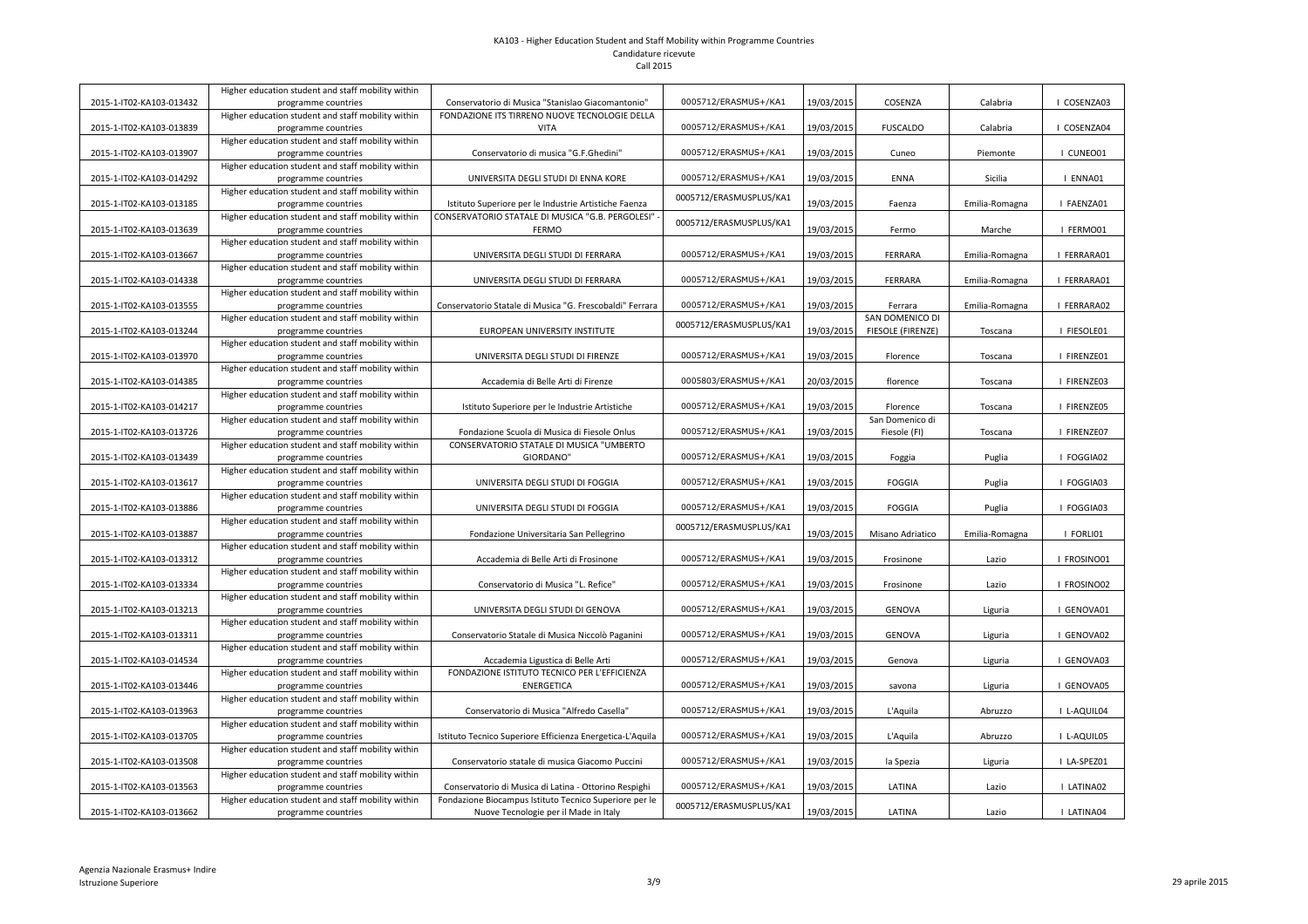|                          | Higher education student and staff mobility within                        |                                                           |                      |            |                     |                |             |
|--------------------------|---------------------------------------------------------------------------|-----------------------------------------------------------|----------------------|------------|---------------------|----------------|-------------|
| 2015-1-IT02-KA103-013619 | programme countries                                                       | UNIVERSITA DEL SALENTO                                    | 0005803/ERASMUS+/KA1 | 20/03/2015 | <b>LECCE</b>        | Puglia         | I LECCE01   |
|                          | Higher education student and staff mobility within                        |                                                           |                      |            |                     |                |             |
| 2015-1-IT02-KA103-013247 | programme countries                                                       | ACCADEMIA DI BELLE ARTI DI LECCE                          | 0005803/ERASMUS+/KA1 | 20/03/2015 | Lecce               | Puglia         | I LECCE02   |
|                          | Higher education student and staff mobility within                        |                                                           |                      |            |                     |                |             |
| 2015-1-IT02-KA103-013414 | programme countries                                                       | Conservatorio di Musica di Lecce - Tito Schipa            | 0005803/ERASMUS+/KA1 | 20/03/2015 | Lecce               | Puglia         | I LECCE03   |
|                          | Higher education student and staff mobility within                        |                                                           |                      |            |                     |                |             |
| 2015-1-IT02-KA103-013545 | programme countries                                                       | ISSM P. Mascagni                                          | 0005803/ERASMUS+/KA1 | 20/03/2015 | Livorno             | Toscana        | I LIVORNO01 |
|                          | Higher education student and staff mobility within                        | FONDAZIONE ISTITUTO TECNICO SUPERIORE PER LA              |                      |            | Rosignano Marittimo |                |             |
| 2015-1-IT02-KA103-014091 | programme countries                                                       | MANUTENZIONE INDUSTRIALE                                  | 0005803/ERASMUS+/KA1 | 20/03/2015 | Loc. Solvay         | Toscana        | I LIVORNO02 |
|                          | Higher education student and staff mobility within                        |                                                           |                      |            |                     |                |             |
| 2015-1-IT02-KA103-014642 | programme countries                                                       | SCUOLA SUPERIORE PER MEDIATORI LINGUISTICI                | 0005803/ERASMUS+/KA1 | 20/03/2015 | Lucca               | Toscana        | I LUCCA02   |
|                          | Higher education student and staff mobility within                        |                                                           |                      |            |                     |                |             |
| 2015-1-IT02-KA103-013512 | programme countries                                                       | Istitituto Superiore di Studi Musicali "L.Boccherini"     | 0005803/ERASMUS+/KA1 | 20/03/2015 | Lucca               | Toscana        | I LUCCA03   |
|                          | Higher education student and staff mobility within                        | SCUOLA IMT (ISTITUZIONI, MERCATI, TECNOLOGIE) ALTI        |                      |            |                     |                |             |
| 2015-1-IT02-KA103-013437 | programme countries                                                       | <b>STUDI DI LUCCA</b>                                     | 0005803/ERASMUS+/KA1 | 20/03/2015 | <b>LUCCA</b>        | Toscana        | I LUCCA04   |
|                          | Higher education student and staff mobility within                        |                                                           |                      |            |                     |                |             |
| 2015-1-IT02-KA103-013224 | programme countries                                                       | UNIVERSITA DEGLI STUDI DI MACERATA                        | 0005803/ERASMUS+/KA1 | 20/03/2015 | <b>MACERATA</b>     | Marche         | I MACERAT01 |
|                          | Higher education student and staff mobility within                        |                                                           |                      |            |                     |                |             |
| 2015-1-IT02-KA103-013212 | programme countries                                                       | ACCADEMIA DI BELLE ARTI - MACERATA                        | 0005803/ERASMUS+/KA1 | 20/03/2015 | <b>MACERATA</b>     | Marche         | I MACERAT02 |
|                          | Higher education student and staff mobility within                        |                                                           |                      |            |                     |                |             |
| 2015-1-IT02-KA103-013568 | programme countries                                                       | Conservatorio di Musica "Lucio Campiani" Mantova          | 0005803/ERASMUS+/KA1 | 20/03/2015 | <b>MANTOVA</b>      | Lombardia      | I MANTOVA01 |
|                          | Higher education student and staff mobility within                        | Conservatorio di Musica "Egidio Romualdo Duni" di         |                      |            |                     |                |             |
| 2015-1-IT02-KA103-014667 | programme countries                                                       | Matera                                                    | 0005803/ERASMUS+/KA1 | 20/03/2015 | Matera              | Basilicata     | I MATERA01  |
|                          | Higher education student and staff mobility within                        |                                                           |                      |            |                     |                |             |
| 2015-1-IT02-KA103-014269 | programme countries                                                       | UNIVERSITA DEGLI STUDI DI MESSINA                         | 0005803/ERASMUS+/KA1 | 20/03/2015 | <b>MESSINA</b>      | Sicilia        | I MESSINA01 |
|                          | Higher education student and staff mobility within                        |                                                           |                      |            |                     |                |             |
| 2015-1-IT02-KA103-013394 | programme countries                                                       | Conservatorio di Musica "A. Corelli" Messina              | 0005803/ERASMUS+/KA1 | 20/03/2015 | Messina             | Sicilia        | I MESSINA04 |
|                          | Higher education student and staff mobility within                        |                                                           |                      |            |                     |                |             |
| 2015-1-IT02-KA103-013299 | programme countries                                                       | UNIVERSITA DEGLI STUDI DI MILANO                          | 0005803/ERASMUS+/KA1 | 20/03/2015 | MILANO              | Sicilia        | I MILANO01  |
|                          | Higher education student and staff mobility within                        |                                                           |                      |            |                     |                |             |
| 2015-1-IT02-KA103-013727 | programme countries                                                       | POLITECNICO DI MILANO                                     | 0005803/ERASMUS+/KA1 | 20/03/2015 | <b>MILANO</b>       | Lombardia      | I MILANO02  |
|                          | Higher education student and staff mobility within                        |                                                           |                      |            |                     |                |             |
| 2015-1-IT02-KA103-013324 | programme countries                                                       | UNIVERSITA CATTOLICA DEL SACRO CUORE                      | 0005803/ERASMUS+/KA1 | 20/03/2015 | <b>MILANO</b>       | Lombardia      | MILANO03    |
|                          | Higher education student and staff mobility within                        |                                                           |                      |            |                     |                |             |
| 2015-1-IT02-KA103-013282 | programme countries                                                       | UNIVERSITA COMMERCIALE LUIGI BOCCONI                      | 0005803/ERASMUS+/KA1 | 20/03/2015 | <b>MILANO</b>       | Lombardia      | MILANO04    |
|                          | Higher education student and staff mobility within                        |                                                           |                      |            |                     |                |             |
| 2015-1-IT02-KA103-013258 | programme countries                                                       | LIBERA UNIVERSITA DI LINGUE E COMUNICAZIONE IULM          | 0005803/ERASMUS+/KA1 | 20/03/2015 | <b>MILANO</b>       | Lombardia      | MILANO05    |
|                          | Higher education student and staff mobility within                        |                                                           |                      |            |                     |                |             |
| 2015-1-IT02-KA103-013783 | programme countries                                                       | ACCADEMIA DI BELLE ARTI DI BRERA                          | 0005803/ERASMUS+/KA1 | 20/03/2015 | Milano              | Lombardia      | I MILANO08  |
|                          | Higher education student and staff mobility within                        |                                                           | 0005803/ERASMUS+/KA1 |            |                     |                |             |
| 2015-1-IT02-KA103-013197 | programme countries<br>Higher education student and staff mobility within | CONSERVATORIO DI MUSICA "G.VERDI" DI MILANO               |                      | 20/03/2015 | <b>MILANO</b>       | Lombardia      | I MILANO09  |
| 2015-1-IT02-KA103-014300 | programme countries                                                       | NABA NUOVA ACCADEMIA DI BELLE ARTI MILANO                 | 0005900/ERASMUS+/KA1 | 23/03/2015 | <b>MILANO</b>       | Lombardia      | MILANO11    |
|                          | Higher education student and staff mobility within                        |                                                           |                      |            |                     |                |             |
| 2015-1-IT02-KA103-013898 | programme countries                                                       | Scuola Superiore per Interpreti e Traduttori              | 0005803/ERASMUS+/KA1 | 20/03/2015 | Milano              | Lombardia      | MILANO12    |
|                          |                                                                           |                                                           |                      |            |                     |                |             |
|                          | Higher education student and staff mobility within                        | Scuola Superiore per Mediatori Linguistici - Dipartimento |                      |            |                     |                |             |
| 2015-1-IT02-KA103-013182 | programme countries                                                       | di Lingue di Scuole Civiche Milano FdP                    | 0005900/ERASMUS+/KA1 | 23/03/2015 | <b>MILANO</b>       | Lombardia      | MILANO14    |
|                          | Higher education student and staff mobility within                        |                                                           |                      |            |                     |                |             |
| 2015-1-IT02-KA103-013266 | programme countries                                                       | UNIVERSITA VITA-SALUTE SAN RAFFAELE                       | 0005900/ERASMUS+/KA1 | 23/03/2015 | <b>MILANO</b>       | Lombardia      | MILANO15    |
|                          | Higher education student and staff mobility within                        |                                                           |                      |            |                     |                |             |
| 2015-1-IT02-KA103-013663 | programme countries                                                       | UNIVERSITA' DEGLI STUDI DI MILANO-BICOCCA                 | 0005900/ERASMUS+/KA1 | 23/03/2015 | <b>MILANO</b>       | Lombardia      | MILANO16    |
|                          | Higher education student and staff mobility within                        |                                                           |                      |            |                     |                |             |
| 2015-1-IT02-KA103-013207 | programme countries                                                       | IED Istituto Europeo di Design S.p.A.                     | 0005900/ERASMUS+/KA1 | 23/03/2015 | Milano              | Lombardia      | MILANO18    |
|                          | Higher education student and staff mobility within                        |                                                           |                      |            |                     |                |             |
| 2015-1-IT02-KA103-014607 | programme countries                                                       | UNIVERSITA DEGLI STUDI DI MODENA E REGGIO EMILIA          | 0005588/ERASMUS+/KA1 | 18/03/2015 | <b>MODENA</b>       | Emilia-Romagna | MODENA01    |
|                          |                                                                           |                                                           |                      |            |                     |                |             |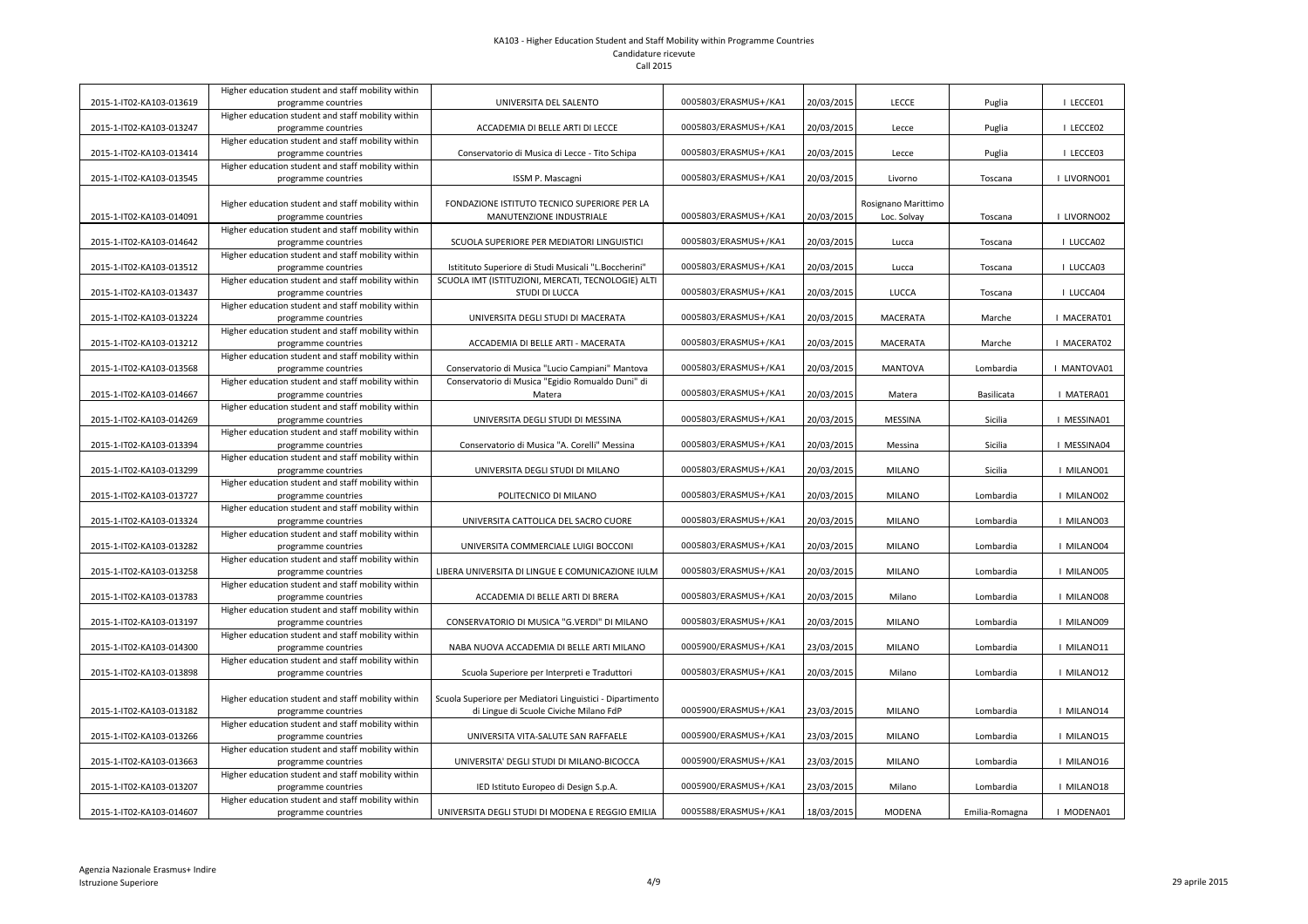|                          | Higher education student and staff mobility within                        |                                                    |                      |            |                |                |             |
|--------------------------|---------------------------------------------------------------------------|----------------------------------------------------|----------------------|------------|----------------|----------------|-------------|
| 2015-1-IT02-KA103-013516 | programme countries                                                       | Conservatorio di Musica "Nino Rota"                | 0005803/ERASMUS+/KA1 | 20/03/2015 | Monopoli       | Puglia         | I MONOPOL02 |
|                          | Higher education student and staff mobility within                        |                                                    |                      |            |                |                |             |
| 2015-1-IT02-KA103-013915 | programme countries                                                       | UNIVERSITA DEGLI STUDI DI NAPOLI FEDERICO II.      | 0005712/ERASMUS+/KA1 | 19/03/2015 | <b>NAPOLI</b>  | Campania       | I NAPOLI01  |
|                          | Higher education student and staff mobility within                        |                                                    |                      |            |                |                |             |
| 2015-1-IT02-KA103-013222 | programme countries                                                       | Università degli Studi di Napoli L'Orientale       | 0005803/ERASMUS+/KA1 | 20/03/2015 | naples         | Campania       | I NAPOLI02  |
|                          | Higher education student and staff mobility within                        |                                                    |                      |            |                |                |             |
| 2015-1-IT02-KA103-013391 | programme countries                                                       | UNIVERSITA DEGLI STUDI DI NAPOLI PARTHENOPE        | 0005900/ERASMUS+/KA1 | 23/03/2015 | <b>NAPOLI</b>  | Campania       | I NAPOLI03  |
|                          | Higher education student and staff mobility within                        |                                                    | 0005900/ERASMUS+/KA1 |            |                |                | I NAPOLI04  |
| 2015-1-IT02-KA103-013621 | programme countries<br>Higher education student and staff mobility within | Università degli Studi Suor Orsola Benincasa       |                      | 23/03/2015 | Napoli         | Campania       |             |
| 2015-1-IT02-KA103-013479 | programme countries                                                       | Accademia di Belle Arti                            | 0005900/ERASMUS+/KA1 | 23/03/2015 | Napoli         | Campania       | I NAPOLI06  |
|                          | Higher education student and staff mobility within                        |                                                    |                      |            |                |                |             |
| 2015-1-IT02-KA103-013556 | programme countries                                                       | Conservatorio San Pietro a Majella                 | 0005900/ERASMUS+/KA1 | 23/03/2015 | Napoli         | Campania       | I NAPOLI07  |
|                          | Higher education student and staff mobility within                        |                                                    |                      |            |                |                |             |
| 2015-1-IT02-KA103-013271 | programme countries                                                       | SECONDA UNIVERSITÀ DEGLI STUDI DI NAPOLI           | 0005900/ERASMUS+/KA1 | 23/03/2015 | <b>CASERTA</b> | Campania       | I NAPOLI09  |
|                          | Higher education student and staff mobility within                        |                                                    |                      |            |                |                |             |
| 2015-1-IT02-KA103-014223 | programme countries                                                       | <b>IUM Academy School</b>                          | 0005900/ERASMUS+/KA1 | 23/03/2015 | Napoli         | Campania       | I NAPOLI10  |
|                          | Higher education student and staff mobility within                        |                                                    |                      |            |                |                |             |
| 2015-1-IT02-KA103-014022 | programme countries                                                       | Fondazione ITS Mobilità Sostenibile Ferroviario    | 0005900/ERASMUS+/KA1 | 23/03/2015 | Maddaloni      | Campania       | I NAPOLI12  |
|                          | Higher education student and staff mobility within                        |                                                    |                      |            |                |                |             |
| 2015-1-IT02-KA103-013774 | programme countries                                                       | Accademia della Moda                               | 0005900/ERASMUS+/KA1 | 23/03/2015 | <b>Naples</b>  | Campania       | I NAPOLI13  |
|                          | Higher education student and staff mobility within                        |                                                    |                      |            |                |                |             |
| 2015-1-IT02-KA103-013895 | programme countries                                                       | Conservatorio Statale di Musica Guido Cantelli     | 0005900/ERASMUS+/KA1 | 23/03/2015 | Novara         | Piemonte       | I NOVARA01  |
|                          | Higher education student and staff mobility within                        |                                                    |                      |            |                |                |             |
| 2015-1-IT02-KA103-013390 | programme countries                                                       | UNIVERSITA DEGLI STUDI DI PADOVA                   | 0005900/ERASMUS+/KA1 | 23/03/2015 | PADOVA         | Veneto         | PADOVA01    |
|                          | Higher education student and staff mobility within                        |                                                    | 0006105/ERASMUS+/KA1 |            |                |                |             |
| 2015-1-IT02-KA103-013899 | programme countries<br>Higher education student and staff mobility within | UNIVERSITA DEGLI STUDI DI PADOVA                   |                      | 25/03/2015 | PADOVA         | Veneto         | PADOVA01    |
| 2015-1-IT02-KA103-013269 | programme countries                                                       | Conservatorio Statale di Musica C. Pollini -Padova | 0006105/ERASMUS+/KA1 | 25/03/2015 | Padova         | Veneto         | PADOVA02    |
|                          | Higher education student and staff mobility within                        | SCUOLA SUPERIORE PER MEDIATORI LINGUISTICI DI      |                      |            |                |                |             |
| 2015-1-IT02-KA103-013652 | programme countries                                                       | PADOVA                                             | 0006105/ERASMUS+/KA1 | 25/03/2015 | Padova         | Veneto         | PADOVA04    |
|                          | Higher education student and staff mobility within                        |                                                    |                      |            |                |                |             |
| 2015-1-IT02-KA103-013969 | programme countries                                                       | Scuola Superiore per Mediatori Linguistici CIELS   | 0006105/ERASMUS+/KA1 | 25/03/2015 | Padova         | Veneto         | I PADOVA05  |
|                          | Higher education student and staff mobility within                        |                                                    |                      |            |                |                |             |
| 2015-1-IT02-KA103-013528 | programme countries                                                       | UNIVERSITA DEGLI STUDI DI PALERMO                  | 0006105/ERASMUS+/KA1 | 25/03/2015 | PALERMO        | Sicilia        | I PALERMO01 |
|                          | Higher education student and staff mobility within                        |                                                    |                      |            |                |                |             |
| 2015-1-IT02-KA103-013651 | programme countries                                                       | Accademia di Belle Arti di Palermo                 | 0006105/ERASMUS+/KA1 | 25/03/2015 | Palermo        | Sicilia        | I PALERMO03 |
|                          | Higher education student and staff mobility within                        |                                                    |                      |            |                |                |             |
| 2015-1-IT02-KA103-014724 | programme countries                                                       | Conservatorio di Musica di Stato V. Bellini        | 0006105/ERASMUS+/KA1 | 25/03/2015 | Palermo        | Sicilia        | I PALERMO04 |
|                          | Higher education student and staff mobility within                        |                                                    | 0006105/ERASMUS+/KA1 |            |                |                |             |
| 2015-1-IT02-KA103-014263 | programme countries<br>Higher education student and staff mobility within | UNIVERSITA DEGLI STUDI DI PARMA                    |                      | 25/03/2015 | PARMA          | Emilia-Romagna | I PARMA01   |
| 2015-1-IT02-KA103-013217 | programme countries                                                       | Conservatorio di Musica Arrigo Boito               | 0006105/ERASMUS+/KA1 | 25/03/2015 | Parma          | Emilia-Romagna | PARMA02     |
|                          | Higher education student and staff mobility within                        |                                                    |                      |            |                |                |             |
| 2015-1-IT02-KA103-013523 | programme countries                                                       | UNIVERSITA DEGLI STUDI DI PAVIA                    | 0006206/ERASMUS+/KA1 | 26/03/2015 | PAVIA          | Lombardia      | I PAVIA01   |
|                          | Higher education student and staff mobility within                        | ISTITUTO SUPERIORE DI STUDI MUSICALI "FRANCO       |                      |            |                |                |             |
| 2015-1-IT02-KA103-013412 | programme countries                                                       | <b>VITTADINI"</b>                                  | 0006206/ERASMUS+/KA1 | 26/03/2015 | PAVIA          | Lombardia      | PAVIA02     |
|                          | Higher education student and staff mobility within                        |                                                    |                      |            |                |                |             |
| 2015-1-IT02-KA103-013798 | programme countries                                                       | UNIVERSITA DEGLI STUDI DI PERUGIA                  | 0006206/ERASMUS+/KA1 | 26/03/2015 | PERUGIA        | Umbria         | I PERUGIA01 |
|                          | Higher education student and staff mobility within                        |                                                    |                      |            |                |                |             |
| 2015-1-IT02-KA103-013301 | programme countries                                                       | Conservatorio di Musica di Perugia                 | 0006206/ERASMUS+/KA1 | 26/03/2015 | Perugia        | Umbria         | I PERUGIA03 |
|                          | Higher education student and staff mobility within                        |                                                    |                      |            |                |                |             |
| 2015-1-IT02-KA103-013761 | programme countries                                                       | FONDAZIONE ACCADEMIA DI BELLE ARTI "P. VANNUCCI"   | 0006206/ERASMUS+/KA1 | 26/03/2015 | Perugia        | Umbria         | I PERUGIA04 |
|                          | Higher education student and staff mobility within                        |                                                    | 0005588/ERASMUS+/KA1 |            |                |                |             |
| 2015-1-IT02-KA103-013497 | programme countries<br>Higher education student and staff mobility within | Nuova Scuola Europea Srl                           |                      | 18/03/2015 | Perugia        | Umbria         | I PERUGIA05 |
| 2015-1-IT02-KA103-013305 | programme countries                                                       | Università per stranieri di Perugia                | 0006206/ERASMUS+/KA1 | 26/03/2015 | Perugia        | Umbria         | I PERUGIA06 |
|                          |                                                                           |                                                    |                      |            |                |                |             |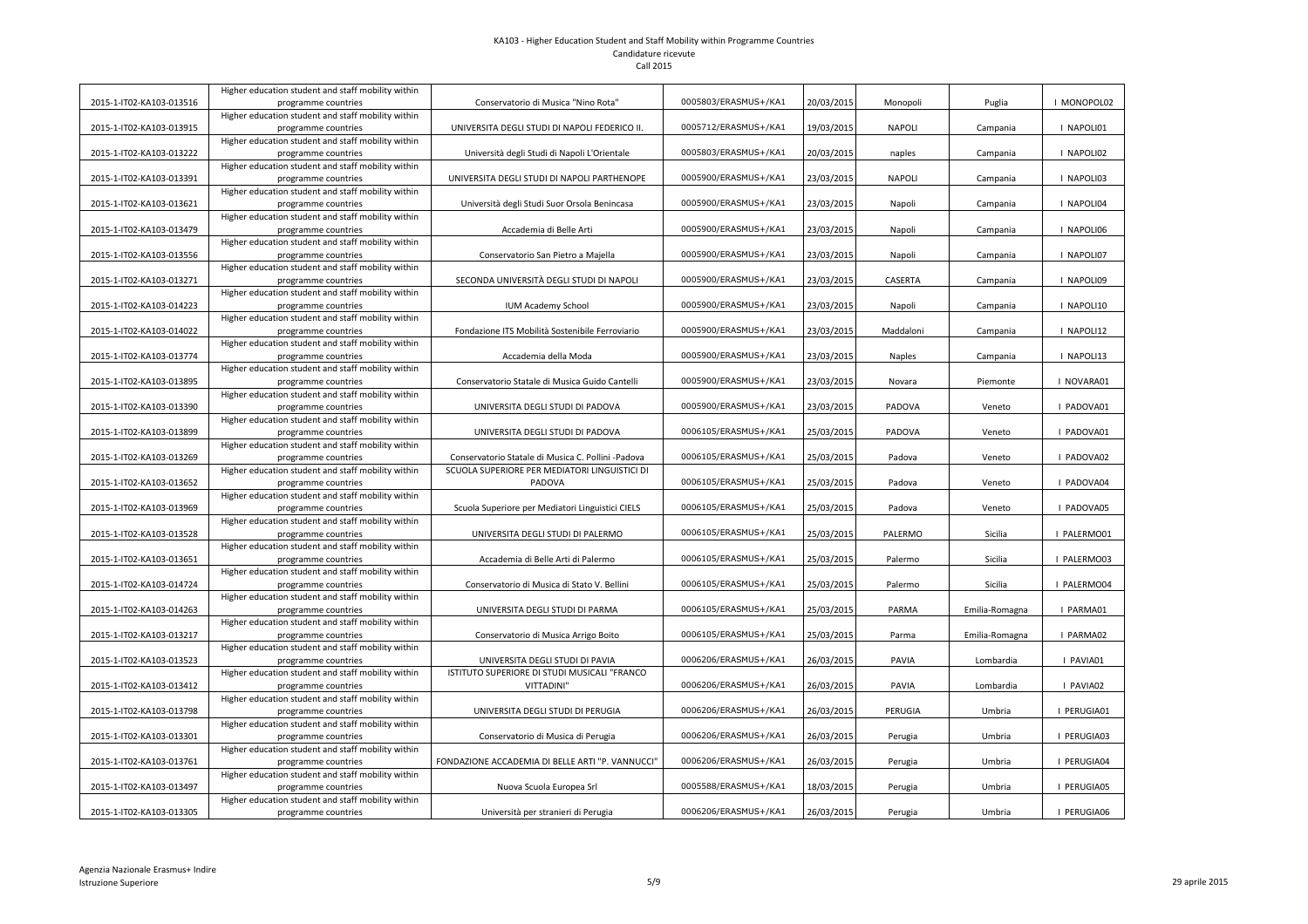|                          | Higher education student and staff mobility within                        | I.T.S. Umbria Nuove Tecnologie per il made in Italy e                                         |                         |            |                        |                |             |
|--------------------------|---------------------------------------------------------------------------|-----------------------------------------------------------------------------------------------|-------------------------|------------|------------------------|----------------|-------------|
| 2015-1-IT02-KA103-013496 | programme countries                                                       | nuove tecnologie della vita                                                                   | 0006206/ERASMUS+/KA1    | 26/03/2015 | Perugia                | Umbria         | PERUGIA07   |
|                          | Higher education student and staff mobility within                        |                                                                                               |                         |            |                        |                |             |
| 2015-1-IT02-KA103-014695 | programme countries                                                       | Conservatorio Statale di Musica "G.Rossini"                                                   | 0006206/ERASMUS+/KA1    | 26/03/2015 | Pesaro                 | Marche         | I PESARO01  |
|                          | Higher education student and staff mobility within                        |                                                                                               |                         |            |                        |                |             |
| 2015-1-IT02-KA103-013703 | programme countries                                                       | Conservatorio Statale di Musica Luisa D'Annunzio                                              | 0006206/ERASMUS+/KA1    | 26/03/2015 | Pescara                | Abruzzo        | I PESCARA01 |
|                          | Higher education student and staff mobility within                        |                                                                                               | 0006206/ERASMUS+/KA1    | 26/03/2015 | PIACENZA               |                | PIACENZ01   |
| 2015-1-IT02-KA103-013581 | programme countries<br>Higher education student and staff mobility within | Conservatorio di Musica "Giuseppe Nicolini"                                                   |                         |            |                        | Emilia-Romagna |             |
| 2015-1-IT02-KA103-013288 | programme countries                                                       | UNIVERSITA DI PISA                                                                            | 0006206/ERASMUS+/KA1    | 26/03/2015 | PISA                   | Toscana        | I PISA01    |
|                          | Higher education student and staff mobility within                        |                                                                                               |                         |            |                        |                |             |
| 2015-1-IT02-KA103-013510 | programme countries                                                       | <b>SCUOLA NORMALE SUPERIORE</b>                                                               | 0006206/ERASMUS+/KA1    | 26/03/2015 | PISA                   | Toscana        | I PISA02    |
|                          | Higher education student and staff mobility within                        | SCUOLA SUPERIORE DI STUDI UNIVERSITARI E DI                                                   |                         |            |                        |                |             |
| 2015-1-IT02-KA103-013454 | programme countries                                                       | PERFEZIONAMENTO SANT'ANNA                                                                     | 0005900/ERASMUS+/KA1    | 23/03/2015 | <b>PISA</b>            | Toscana        | I PISA03    |
|                          | Higher education student and staff mobility within                        | SCUOLA SUPERIORE DI STUDI UNIVERSITARI E DI                                                   |                         |            |                        |                |             |
| 2015-1-IT02-KA103-013713 | programme countries                                                       | PERFEZIONAMENTO SANT'ANNA                                                                     | 0005900/ERASMUS+/KA1    | 23/03/2015 | <b>PISA</b>            | Toscana        | I PISA03    |
|                          | Higher education student and staff mobility within                        |                                                                                               |                         |            |                        |                |             |
| 2015-1-IT02-KA103-013251 | programme countries                                                       | UNIVERSITA DEGLI STUDI DELLA BASILICATA                                                       | 0006206/ERASMUS+/KA1    | 26/03/2015 | POTENZA                | Basilicata     | POTENZA01   |
|                          | Higher education student and staff mobility within                        |                                                                                               |                         |            |                        |                |             |
| 2015-1-IT02-KA103-013775 | programme countries                                                       | Istituto Generale Istruzione Superiore S.R.L.                                                 | 0006206/ERASMUS+/KA1    | 26/03/2015 | Cagliari               | Sardegna       | QUARTUS01   |
|                          | Higher education student and staff mobility within                        |                                                                                               | 0005712/ERASMUSPLUS/KA1 |            |                        |                |             |
| 2015-1-IT02-KA103-013297 | programme countries                                                       | Accademia Di Belle Arti Di Ravenna                                                            |                         | 19/03/2015 | Ravenna                | Emilia-Romagna | I RAVENNA01 |
|                          | Higher education student and staff mobility within                        |                                                                                               | 0005712/ERASMUSPLUS/KA1 |            |                        |                |             |
| 2015-1-IT02-KA103-013295 | programme countries                                                       | Istituto Superiore Di Studi Musicali "Giuseppe Verdi"                                         |                         | 19/03/2015 | Ravenna                | Emilia-Romagna | I RAVENNA02 |
|                          | Higher education student and staff mobility within                        | UNIVERSITA DEGLI STUDI MEDITERRANEA DI REGGIO                                                 | 0005712/ERASMUSPLUS/KA1 |            |                        |                |             |
| 2015-1-IT02-KA103-014285 | programme countries                                                       | <b>CALABRIA</b>                                                                               |                         | 19/03/2015 | <b>REGGIO CALABRIA</b> | Calabria       | I REGGIO01  |
|                          | Higher education student and staff mobility within                        |                                                                                               | 0005712/ERASMUSPLUS/KA1 |            |                        |                |             |
| 2015-1-IT02-KA103-013579 | programme countries<br>Higher education student and staff mobility within | Conservatorio di Musica "F. Cilea"<br>Istituto Superiore di studi Musicali di Reggio Emilia e |                         | 19/03/2015 | Reggio di Calabria     | Calabria       | I REGGIO03  |
| 2015-1-IT02-KA103-014000 | programme countries                                                       | Castelnovo ne' Monti                                                                          | 0006206/ERASMUS+/KA1    | 26/03/2015 | Reggio Emilia          | Emilia-Romagna | I REGGIO05  |
|                          | Higher education student and staff mobility within                        |                                                                                               |                         |            |                        |                |             |
| 2015-1-IT02-KA103-013787 | programme countries                                                       | Università per Stranieri "Dante Alighieri"                                                    | 0005712/ERASMUSPLUS/KA1 | 19/03/2015 | <b>REGGIO CALABRIA</b> | Calabria       | I REGGIO06  |
|                          | Higher education student and staff mobility within                        |                                                                                               |                         |            |                        |                |             |
| 2015-1-IT02-KA103-013971 | programme countries                                                       | Accademia di Belle Arti Reggio Calabria                                                       | 0006105/ERASMUSPLUS/KA1 | 25/03/2015 | Reggio Calabria        | Calabria       | I REGGIO07  |
|                          | Higher education student and staff mobility within                        |                                                                                               |                         |            |                        |                |             |
| 2015-1-IT02-KA103-013385 | programme countries                                                       | UNIVERSITA DEGLI STUDI DI ROMA LA SAPIENZA                                                    | 0005712/ERASMUSPLUS/KA1 | 19/03/2015 | <b>ROMA</b>            | Lazio          | I ROMA01    |
|                          | Higher education student and staff mobility within                        |                                                                                               |                         |            |                        |                |             |
| 2015-1-IT02-KA103-013388 | programme countries                                                       |                                                                                               |                         |            |                        |                |             |
|                          |                                                                           | UNIVERSITA DEGLI STUDI DI ROMA LA SAPIENZA                                                    | 0005712/ERASMUSPLUS/KA1 | 19/03/2015 | <b>ROMA</b>            | Lazio          | I ROMA01    |
|                          | Higher education student and staff mobility within                        |                                                                                               |                         |            |                        |                |             |
| 2015-1-IT02-KA103-013277 | programme countries                                                       | UNIVERSITA DEGLI STUDI DI ROMA TORVERGATA                                                     | 0005712/ERASMUSPLUS/KA1 | 19/03/2015 | <b>ROMA</b>            | Lazio          | I ROMA02    |
|                          | Higher education student and staff mobility within                        |                                                                                               | 0006105/ERASMUSPLUS/KA1 |            |                        |                |             |
| 2015-1-IT02-KA103-013279 | programme countries                                                       | UNIVERSITA DEGLI STUDI DI ROMA TORVERGATA                                                     |                         | 25/03/2015 | <b>ROMA</b>            | Lazio          | I ROMA02    |
|                          | Higher education student and staff mobility within                        | LUISS LIBERA UNIVERSITA INTERNAZIONALE DEGLI STUDI                                            | 0006105/ERASMUSPLUS/KA1 |            |                        |                |             |
| 2015-1-IT02-KA103-013223 | programme countries                                                       | SOCIALI GUIDO CARLI                                                                           |                         | 25/03/2015 | <b>ROMA</b>            | Lazio          | I ROMA03    |
|                          | Higher education student and staff mobility within                        |                                                                                               | 0005712/ERASMUSPLUS/KA1 |            |                        |                |             |
| 2015-1-IT02-KA103-013225 | programme countries                                                       | LIBERA UNIVERSITA MARIA SS ASSUNTA                                                            |                         | 19/03/2015 | <b>ROME</b>            | Lazio          | I ROMA04    |
| 2015-1-IT02-KA103-013317 | Higher education student and staff mobility within                        | UNIVERSITA DEGLI STUDI DI ROMA FORO ITALICO                                                   | 0005712/ERASMUSPLUS/KA1 |            | <b>ROMA</b>            | Lazio          | I ROMA05    |
|                          | programme countries<br>Higher education student and staff mobility within |                                                                                               |                         | 19/03/2015 |                        |                |             |
| 2015-1-IT02-KA103-013481 | programme countries                                                       | Accademia di Belle Arti di Roma                                                               | 0006105/ERASMUSPLUS/KA1 | 25/03/2015 | <b>ROMA</b>            | Lazio          | I ROMA06    |
|                          | Higher education student and staff mobility within                        |                                                                                               |                         |            |                        |                |             |
| 2015-1-IT02-KA103-013811 | programme countries                                                       | ACCADEMIA NAZIONALE DI DANZA                                                                  | 0006206/ERASMUS+/KA1    | 26/03/2015 | <b>ROMA</b>            | Lazio          | I ROMA08    |
|                          | Higher education student and staff mobility within                        |                                                                                               |                         |            |                        |                |             |
| 2015-1-IT02-KA103-013281 | programme countries                                                       | CONSERVATORIO DI MUSICA "SANTA CECILIA"                                                       | 0006105/ERASMUSPLUS/KA1 | 25/03/2015 | ROME                   | Lazio          | I ROMA09    |
|                          | Higher education student and staff mobility within                        |                                                                                               |                         |            |                        |                |             |
| 2015-1-IT02-KA103-013507 | programme countries                                                       | Istituto Superiore per le Industrie Artistiche - I.S.I.A.                                     | 0005712/ERASMUSPLUS/KA1 | 19/03/2015 | Roma                   | Lazio          | ROMA12      |
| 2015-1-IT02-KA103-013303 | Higher education student and staff mobility within<br>programme countries | UNIVERSITA CAMPUS BIO MEDICO DI ROMA                                                          | 0005712/ERASMUSPLUS/KA1 | 19/03/2015 | <b>ROMA</b>            | Lazio          | I ROMA14    |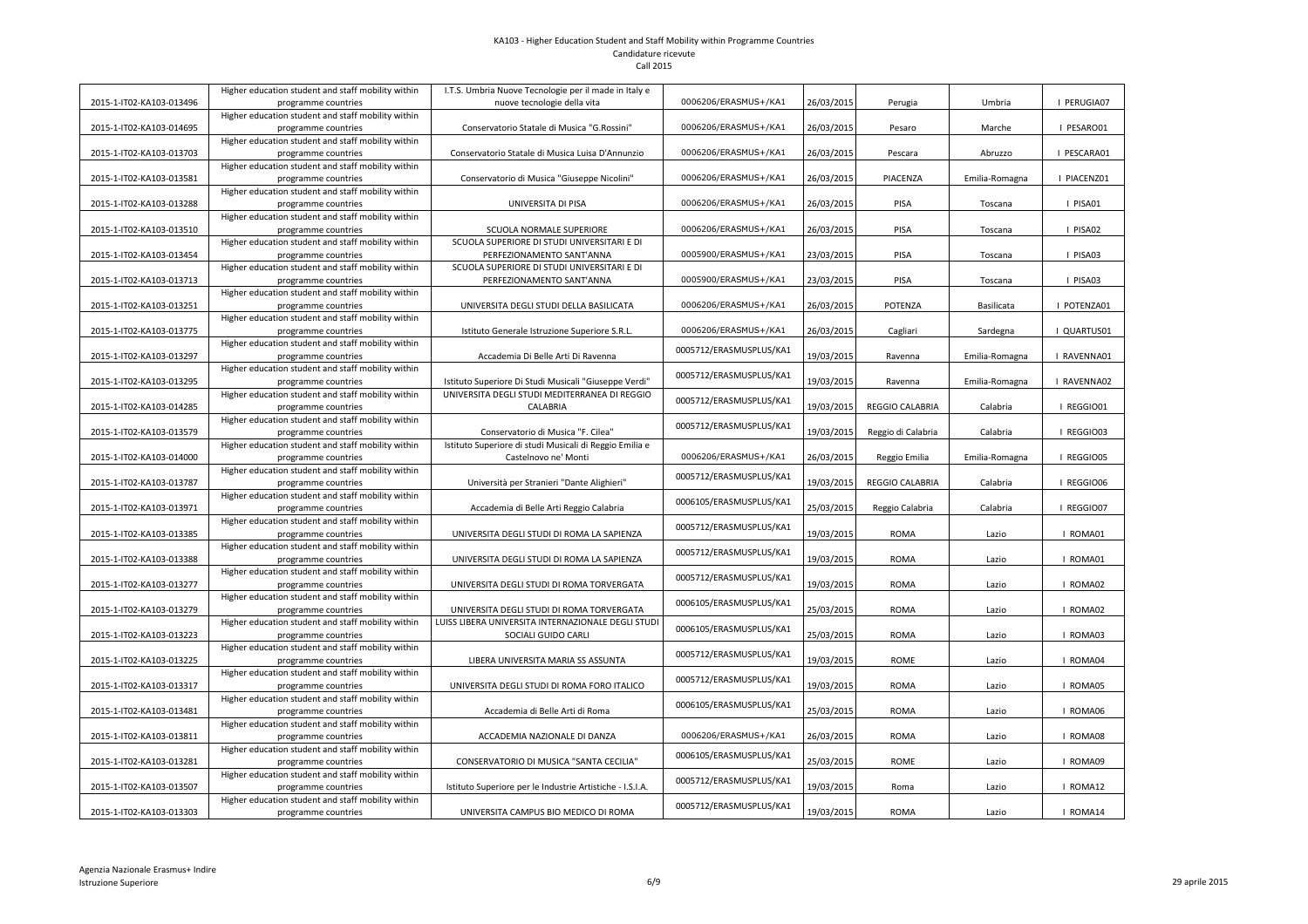|                          | Higher education student and staff mobility within                        |                                                            | 0005712/ERASMUSPLUS/KA1 |            |                     |          |               |
|--------------------------|---------------------------------------------------------------------------|------------------------------------------------------------|-------------------------|------------|---------------------|----------|---------------|
| 2015-1-IT02-KA103-013270 | programme countries                                                       | UNIVERSITA DEGLI STUDI ROMA TRE                            |                         | 19/03/2015 | <b>ROMA</b>         | Lazio    | <b>ROMA16</b> |
|                          | Higher education student and staff mobility within                        |                                                            | 0006105/ERASMUSPLUS/KA1 |            |                     |          |               |
| 2015-1-IT02-KA103-013548 | programme countries                                                       | <b>SSML Gregorio VII</b>                                   |                         | 25/03/2015 | Rome                | Lazio    | I ROMA18      |
|                          | Higher education student and staff mobility within                        |                                                            |                         |            |                     |          |               |
| 2015-1-IT02-KA103-013515 | programme countries                                                       | Università degli Studi Internazionali di Roma              | 0006206/ERASMUS+/KA1    | 26/03/2015 | Roma                | Lazio    | I ROMA20      |
|                          | Higher education student and staff mobility within                        | UNIVERSITA DEGLI STUDI GUGLIELMO MARCONI -                 |                         |            |                     |          |               |
| 2015-1-IT02-KA103-013491 | programme countries<br>Higher education student and staff mobility within | <b>TELEMATICA</b>                                          | 0006206/ERASMUS+/KA1    | 26/03/2015 | <b>ROMA</b>         | Lazio    | <b>ROMA21</b> |
| 2015-1-IT02-KA103-013902 |                                                                           | Università degli Studi Europea                             | 0005712/ERASMUSPLUS/KA1 | 19/03/2015 | Rome                | Lazio    | <b>ROMA23</b> |
|                          | programme countries<br>Higher education student and staff mobility within |                                                            |                         |            |                     |          |               |
| 2015-1-IT02-KA103-013810 | programme countries                                                       | UNIVERSITA TELEMATICA INTERNAZIONALE-UNINETTUNO            | 0005712/ERASMUSPLUS/KA1 | 19/03/2015 | <b>ROMA</b>         | Lazio    | I ROMA24      |
|                          | Higher education student and staff mobility within                        |                                                            |                         |            |                     |          |               |
| 2015-1-IT02-KA103-013830 | programme countries                                                       | Rome University of Fine Arts                               | 0005588/ERASMUSPLUS/KA1 | 18/03/2015 | <b>ROMA</b>         | Lazio    | I ROMA25      |
|                          | Higher education student and staff mobility within                        |                                                            |                         |            |                     |          |               |
| 2015-1-IT02-KA103-013382 | programme countries                                                       | LINK CAMPUS UNIVERSITY                                     | 0005588/ERASMUSPLUS/KA1 | 18/03/2015 | Rome                | Lazio    | <b>ROMA26</b> |
|                          | Higher education student and staff mobility within                        |                                                            |                         |            |                     |          |               |
| 2015-1-IT02-KA103-013799 | programme countries                                                       | UNITELMA SAPIENZA UNIVERSITA                               | 0005712/ERASMUSPLUS/KA1 | 19/03/2015 | <b>ROMA</b>         | Lazio    | ROMA27        |
|                          | Higher education student and staff mobility within                        |                                                            |                         |            |                     |          |               |
| 2015-1-IT02-KA103-013407 | programme countries                                                       | Facoltà valdese di teologia                                | 0005712/ERASMUSPLUS/KA1 | 19/03/2015 | Roma                | Lazio    | I ROMA28      |
|                          | Higher education student and staff mobility within                        |                                                            |                         |            |                     |          |               |
| 2015-1-IT02-KA103-013421 | programme countries                                                       | Accademia Nazionale d'Arte Drammatica "Silvio d'Amico"     | 0005803/ERASMUS+/KA1    | 20/03/2015 | Roma                | Lazio    | I ROMA29      |
|                          | Higher education student and staff mobility within                        |                                                            |                         |            |                     |          |               |
| 2015-1-IT02-KA103-013321 | programme countries                                                       | Saint Louis Music Center Srl                               | 0005588/ERASMUSPLUS/KA1 | 18/03/2015 | Rome                | Lazio    | I ROMA30      |
|                          | Higher education student and staff mobility within                        |                                                            | 0005712/ERASMUSPLUS/KA1 |            |                     |          |               |
| 2015-1-IT02-KA103-013721 | programme countries                                                       | Università degli Studi Niccolò Cusano - Telematica Roma    |                         | 19/03/2015 | Roma                | Lazio    | I ROMA31      |
|                          | Higher education student and staff mobility within                        |                                                            | 0005712/ERASMUSPLUS/KA1 |            |                     |          |               |
| 2015-1-IT02-KA103-013940 | programme countries                                                       | <b>International Campus Srl</b>                            |                         | 19/03/2015 | <b>ROMA</b>         | Lazio    | I ROMA32      |
|                          | Higher education student and staff mobility within                        | Istituto Tecnico Superiore per le Tecnologie Innovative i  | 0005712/ERASMUSPLUS/KA1 |            |                     |          |               |
| 2015-1-IT02-KA103-014035 | programme countries                                                       | Beni e le Attività Culturali-Turismo                       |                         | 19/03/2015 | Roma                | Lazio    | I ROMA33      |
|                          | Higher education student and staff mobility within                        |                                                            | 0005712/ERASMUSPLUS/KA1 |            |                     |          |               |
| 2015-1-IT02-KA103-013498 | programme countries                                                       | Conservatorio di Musica Francesco Venezze                  |                         | 19/03/2015 | <b>ROVIGO</b>       | Veneto   | ROVIGO01      |
|                          | Higher education student and staff mobility within                        |                                                            |                         |            |                     |          |               |
| 2015-1-IT02-KA103-013322 | programme countries                                                       | UNIVERSITA DEGLI STUDI DI SALERNO                          | 0005588/ERASMUSPLUS/KA1 | 18/03/2015 | <b>FISCIANO SA</b>  | Campania | I SALERNO01   |
| 2015-1-IT02-KA103-013878 | Higher education student and staff mobility within<br>programme countries | Conservatorio di Musica Giuseppe Martucci Salerno          | 0005588/ERASMUSPLUS/KA1 | 18/03/2015 | Salerno             | Campania | I SALERNO02   |
|                          |                                                                           |                                                            |                         |            |                     |          |               |
|                          | Higher education student and staff mobility within                        | Fondazione Istituto Tecnico Superiore per Tecnologie       |                         |            |                     |          |               |
| 2015-1-IT02-KA103-013255 | programme countries                                                       | Innovative per i Beni e le Attività Culturali e Turistiche | 0005588/ERASMUSPLUS/KA1 | 18/03/2015 | Vico Equense        | Campania | I SALERNO03   |
|                          | Higher education student and staff mobility within                        |                                                            |                         |            |                     |          |               |
| 2015-1-IT02-KA103-013267 | programme countries                                                       | UNIVERSITA DEGLI STUDI DI SASSARI                          | 0005588/ERASMUSPLUS/KA1 | 18/03/2015 | SASSARI             | Campania | SASSARI01     |
|                          | Higher education student and staff mobility within                        |                                                            |                         |            |                     |          |               |
| 2015-1-IT02-KA103-013684 | programme countries                                                       | Conservatorio Statale di Musica "L. Canepa"                | 0005588/ERASMUSPLUS/KA1 | 18/03/2015 | Sassari             | Sardegna | SASSARI02     |
|                          | Higher education student and staff mobility within                        | Fondazione Istituto Tecnico Superiore per l'Efficienza     |                         |            |                     |          |               |
| 2015-1-IT02-KA103-014241 | programme countries                                                       | Energetica Macomer                                         | 0005588/ERASMUSPLUS/KA1 | 18/03/2015 | Macomer             | Sardegna | SASSARI04     |
|                          | Higher education student and staff mobility within                        |                                                            |                         |            |                     |          |               |
| 2015-1-IT02-KA103-013242 | programme countries                                                       | UNIVERSITA' DEGLI STUDI DI SIENA                           | 0005588/ERASMUSPLUS/KA1 | 18/03/2015 | <b>SIENA</b>        | Toscana  | SIENA01       |
|                          | Higher education student and staff mobility within                        |                                                            |                         |            |                     |          |               |
| 2015-1-IT02-KA103-013387 | programme countries                                                       | Università per Stranieri di Siena                          | 0005588/ERASMUSPLUS/KA1 | 18/03/2015 | <b>SIENA</b>        | Toscana  | SIENA02       |
|                          | Higher education student and staff mobility within                        |                                                            |                         |            |                     |          |               |
| 2015-1-IT02-KA103-013243 | programme countries                                                       | Istituto Superiore di Studi Musicali "Rinaldo Franci"      | 0005588/ERASMUSPLUS/KA1 | 18/03/2015 | Siena               | Toscana  | SIENA04       |
|                          | Higher education student and staff mobility within                        |                                                            |                         |            |                     |          |               |
| 2015-1-IT02-KA103-013330 | programme countries                                                       | Fondazione Siena Jazz - Accademia Nazionale del Jazz       | 0005588/ERASMUSPLUS/KA1 | 18/03/2015 | Siena               | Toscana  | SIENA05       |
|                          | Higher education student and staff mobility within                        |                                                            |                         |            | COLLE DI VAL D ELSA |          |               |
| 2015-1-IT02-KA103-013628 | programme countries                                                       | Fondazione Istituto Tecnico Superiore Energia e Ambiente   | 0005588/ERASMUSPLUS/KA1 | 18/03/2015 | SI                  | Toscana  | SIENA06       |
| 2015-1-IT02-KA103-013318 | Higher education student and staff mobility within                        | UNIVERSITA DEGLI STUDI DI TERAMO                           | 0005588/ERASMUSPLUS/KA1 |            | <b>TERAMO</b>       |          | TERAMO01      |
|                          | programme countries<br>Higher education student and staff mobility within |                                                            |                         | 18/03/2015 |                     | Abruzzo  |               |
| 2015-1-IT02-KA103-013505 | programme countries                                                       | Istituto Superiore di Studi Musicali "G. Braga"            | 0005588/ERASMUSPLUS/KA1 | 18/03/2015 | Teramo              | Abruzzo  | I TERAMO02    |
|                          |                                                                           |                                                            |                         |            |                     |          |               |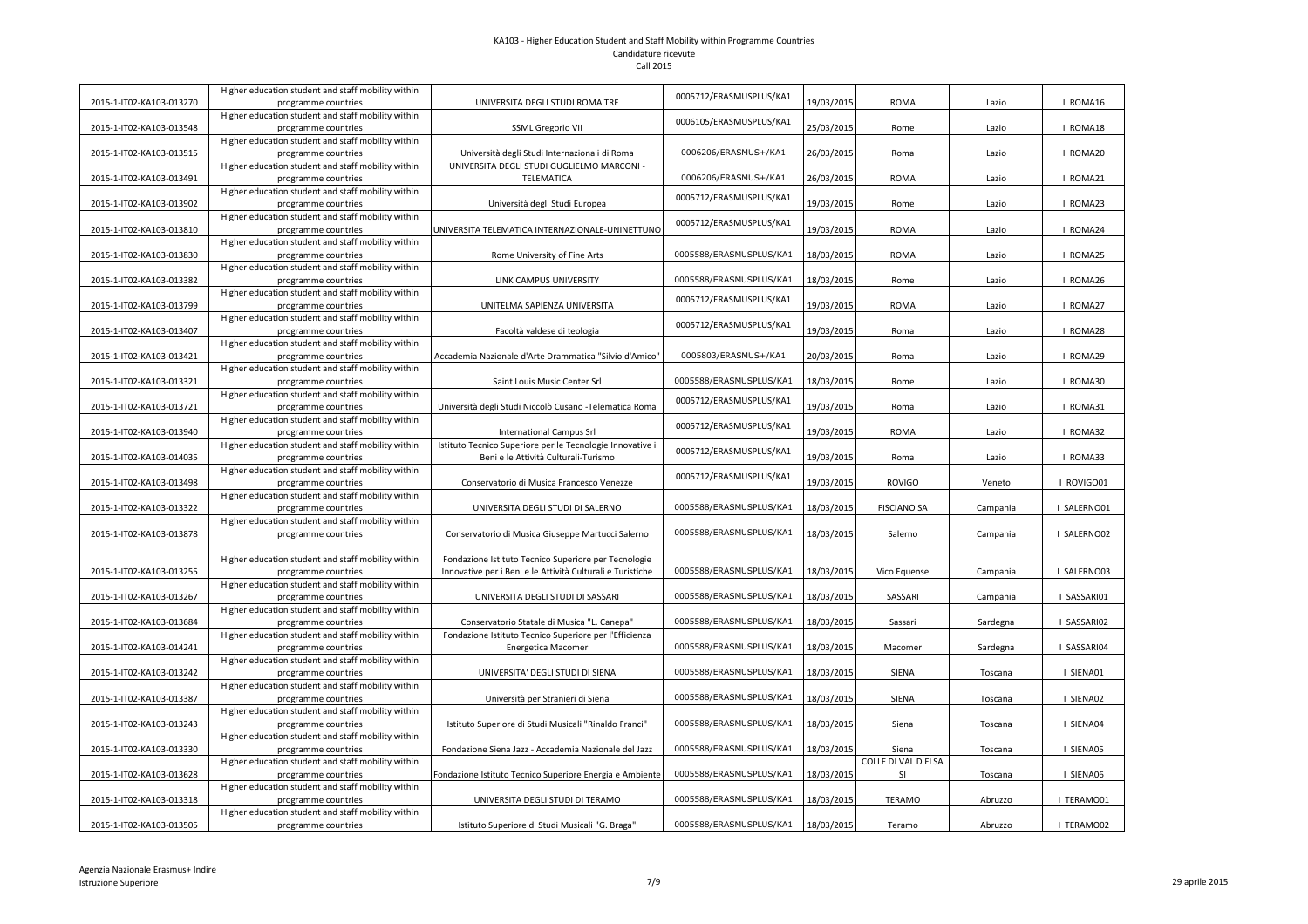|                          | Higher education student and staff mobility within                        |                                                            |                         |            |                      |                       |                  |
|--------------------------|---------------------------------------------------------------------------|------------------------------------------------------------|-------------------------|------------|----------------------|-----------------------|------------------|
| 2015-1-IT02-KA103-013183 | programme countries                                                       | Istituto Superiore di Studi Musicali G. Briccialdi Terni   | 0005588/ERASMUSPLUS/KA1 | 18/03/2015 | Terni                | Umbria                | TERNI01          |
| 2015-1-IT02-KA103-013916 | Higher education student and staff mobility within                        | UNIVERSITA DEGLI STUDI DI TORINO                           | 0005588/ERASMUSPLUS/KA1 | 18/03/2015 | <b>TORINO</b>        | Piemonte              | I TORINO01       |
|                          | programme countries<br>Higher education student and staff mobility within |                                                            |                         |            |                      |                       |                  |
| 2015-1-IT02-KA103-013405 | programme countries                                                       | POLITECNICO DI TORINO                                      | 0005588/ERASMUSPLUS/KA1 | 18/03/2015 | <b>TORINO</b>        | Piemonte              | I TORINO02       |
|                          | Higher education student and staff mobility within                        |                                                            |                         |            |                      |                       |                  |
| 2015-1-IT02-KA103-013470 | programme countries                                                       | Accademia Albertina delle Belle Arti                       | 0005588/ERASMUSPLUS/KA1 | 18/03/2015 | Torino               | Piemonte              | <b>TORINO04</b>  |
|                          | Higher education student and staff mobility within                        |                                                            |                         |            |                      |                       |                  |
| 2015-1-IT02-KA103-013187 | programme countries                                                       | Conservatorio Statale di Musica "Giuseppe Verdi" Torino    | 0005588/ERASMUSPLUS/KA1 | 18/03/2015 | Torino               | Piemonte              | <b>TORINO05</b>  |
|                          | Higher education student and staff mobility within                        | Fondazione ITS per le tecnologie dell'informazione e della |                         |            |                      |                       |                  |
| 2015-1-IT02-KA103-013947 | programme countries                                                       | comunicazione                                              | 0005588/ERASMUSPLUS/KA1 | 18/03/2015 | Turin                | Piemonte              | TORINO10         |
|                          | Higher education student and staff mobility within                        | Conservatorio di Musica di Stato "Antonio Scontrino" -     |                         |            |                      |                       |                  |
| 2015-1-IT02-KA103-014405 | programme countries                                                       | Trapani                                                    | 0005588/ERASMUSPLUS/KA1 | 18/03/2015 | Trapani              | Sicilia               | I TRAPANIO2      |
|                          | Higher education student and staff mobility within                        |                                                            |                         |            |                      |                       |                  |
| 2015-1-IT02-KA103-013272 | programme countries                                                       | UNIVERSITA DEGLI STUDI DI TRENTO                           | 0005588/ERASMUSPLUS/KA1 | 18/03/2015 | <b>TRENTO</b>        | Trentino Alto Adige   | TRENTO01         |
|                          | Higher education student and staff mobility within                        |                                                            |                         |            |                      |                       |                  |
| 2015-1-IT02-KA103-014499 | programme countries                                                       | Conservatorio di musica "F.A. Bonporti" di Trento          | 0005588/ERASMUSPLUS/KA1 | 18/03/2015 | Trento               | Trentino Alto Adige   | TRENTO02         |
|                          | Higher education student and staff mobility within                        |                                                            |                         |            |                      |                       |                  |
| 2015-1-IT02-KA103-013756 | programme countries                                                       | UNIVERSITA DEGLI STUDI DI TRIESTE                          | 0005588/ERASMUSPLUS/KA1 | 18/03/2015 | <b>TRIESTE</b>       | Friuli-Venezia Giulia | I TRIESTE01      |
| 2015-1-IT02-KA103-014626 | Higher education student and staff mobility within                        |                                                            | 0005588/ERASMUSPLUS/KA1 |            | <b>TRIESTE</b>       |                       | <b>TRIESTE02</b> |
|                          | programme countries<br>Higher education student and staff mobility within | CONSERVATORIO DI MUSICA GIUSEPPE TARTINI                   |                         | 18/03/2015 |                      | Friuli-Venezia Giulia |                  |
| 2015-1-IT02-KA103-013256 | programme countries                                                       | UNIVERSITA DEGLI STUDI DI UDINE                            | 0005588/ERASMUSPLUS/KA1 | 18/03/2015 | <b>UDINE</b>         | Friuli-Venezia Giulia | UDINE01          |
|                          | Higher education student and staff mobility within                        |                                                            |                         |            |                      |                       |                  |
| 2015-1-IT02-KA103-013257 | programme countries                                                       | UNIVERSITA DEGLI STUDI DI UDINE                            | 0005588/ERASMUSPLUS/KA1 | 18/03/2015 | <b>UDINE</b>         | Friuli-Venezia Giulia | I UDINE01        |
|                          | Higher education student and staff mobility within                        | CONSERVATORIO STATALE DI MUSICA "JACOPO                    |                         |            |                      |                       |                  |
| 2015-1-IT02-KA103-013852 | programme countries                                                       | <b>TOMADINI"</b>                                           | 0005588/ERASMUSPLUS/KA1 | 18/03/2015 | <b>UDINE</b>         | Friuli-Venezia Giulia | <b>UDINE02</b>   |
|                          | Higher education student and staff mobility within                        |                                                            |                         |            |                      |                       |                  |
| 2015-1-IT02-KA103-013211 | programme countries                                                       | Universita' degli Studi di Urbino Carlo Bo                 | 0005588/ERASMUSPLUS/KA1 | 18/03/2015 | <b>URBINO</b>        | Marche                | I URBINO01       |
|                          | Higher education student and staff mobility within                        |                                                            |                         |            |                      |                       |                  |
| 2015-1-IT02-KA103-013177 | programme countries                                                       | Accademia di Belle Arti di Urbino                          | 0005588/ERASMUSPLUS/KA1 | 18/03/2015 | Urbino               | Marche                | I URBINO03       |
|                          | Higher education student and staff mobility within                        |                                                            |                         |            |                      |                       |                  |
| 2015-1-IT02-KA103-013186 | programme countries                                                       | ISTITUTO SUPERIORE INDUSTRIE ARTISTICHE URBINO             | 0005588/ERASMUSPLUS/KA1 | 18/03/2015 | <b>URBINO</b>        | Marche                | URDBINO05        |
|                          | Higher education student and staff mobility within                        |                                                            |                         |            |                      |                       |                  |
| 2015-1-IT02-KA103-013259 | programme countries                                                       | UNIVERSITA DEGLI STUDI DELL'INSUBRIA                       | 0005588/ERASMUSPLUS/KA1 | 18/03/2015 | VARESE               | Lombardia             | VARESE02         |
|                          | Higher education student and staff mobility within                        | UNIVERSITA CA' FOSCARI VENEZIA                             | 0005712/ERASMUSPLUS/KA1 |            | VENEZIA              |                       | VENEZIA01        |
| 2015-1-IT02-KA103-013216 | programme countries<br>Higher education student and staff mobility within |                                                            |                         | 19/03/2015 |                      | Veneto                |                  |
| 2015-1-IT02-KA103-013220 | programme countries                                                       | UNIVERSITA CA' FOSCARI VENEZIA                             | 0005588/ERASMUSPLUS/KA1 | 18/03/2015 | VENEZIA              | Veneto                | VENEZIA01        |
|                          | Higher education student and staff mobility within                        |                                                            |                         |            |                      |                       |                  |
| 2015-1-IT02-KA103-013240 | programme countries                                                       | UNIVERSITA IUAV DI VENEZIA                                 | 0005588/ERASMUSPLUS/KA1 | 18/03/2015 | VENEZIA              | Veneto                | VENEZIA02        |
|                          | Higher education student and staff mobility within                        |                                                            |                         |            |                      |                       |                  |
| 2015-1-IT02-KA103-013253 | programme countries                                                       | UNIVERSITA IUAV DI VENEZIA                                 | 0005712/ERASMUSPLUS/KA1 | 19/03/2015 | VENEZIA              | Veneto                | VENEZIA02        |
|                          | Higher education student and staff mobility within                        |                                                            |                         |            |                      |                       |                  |
| 2015-1-IT02-KA103-013420 | programme countries                                                       | Fine Arts Academy of Venice                                | 0005588/ERASMUSPLUS/KA1 | 18/03/2015 | Venezia              | Veneto                | VENEZIA03        |
|                          | Higher education student and staff mobility within                        |                                                            |                         |            |                      |                       |                  |
| 2015-1-IT02-KA103-013440 | programme countries                                                       | Conservatorio di Musica "Benedetto Marcello" di Venezia    | 0005492/ERASMUS+/KA1    | 17/03/2015 | Venezia              | Veneto                | VENEZIA04        |
|                          | Higher education student and staff mobility within                        | UNIVERSITA DEGLI STUDI DEL PIEMONTE ORIENTALE              |                         |            |                      |                       |                  |
| 2015-1-IT02-KA103-013206 | programme countries                                                       | AMEDEO AVOGADRO                                            | 0005588/ERASMUSPLUS/KA1 | 18/03/2015 | <b>VERCELLI</b>      | Piemonte              | VERCELL01        |
|                          | Higher education student and staff mobility within                        |                                                            | 0005712/ERASMUSPLUS/KA1 |            |                      |                       |                  |
| 2015-1-IT02-KA103-013249 | programme countries                                                       | UNIVERSITA DEGLI STUDI DI VERONA                           |                         | 19/03/2015 | VERONA               | Veneto                | VERONA01         |
|                          | Higher education student and staff mobility within                        |                                                            | 0005712/ERASMUSPLUS/KA1 |            |                      |                       |                  |
| 2015-1-IT02-KA103-013350 | programme countries<br>Higher education student and staff mobility within | Conservatorio Statale di Musica "E. F. Dall'Abaco"         |                         | 19/03/2015 | Verona               | Veneto                | VERONA02         |
| 2015-1-IT02-KA103-014001 | programme countries                                                       | Fondazione Accademia di Belle Arti di Verona               | 0005803/ERASMUS+/KA1    | 20/03/2015 | Verona               | Veneto                | VERONA03         |
|                          | Higher education student and staff mobility within                        | CONSERVATORIO DI MUSICA "F.TORREFRANCA" VIBO               |                         |            |                      |                       |                  |
| 2015-1-IT02-KA103-013325 | programme countries                                                       | VALENTIA                                                   | 0005803/ERASMUS+/KA1    | 20/03/2015 | <b>VIBO VALENTIA</b> | Calabria              | VIBO-VA01        |
|                          |                                                                           |                                                            |                         |            |                      |                       |                  |